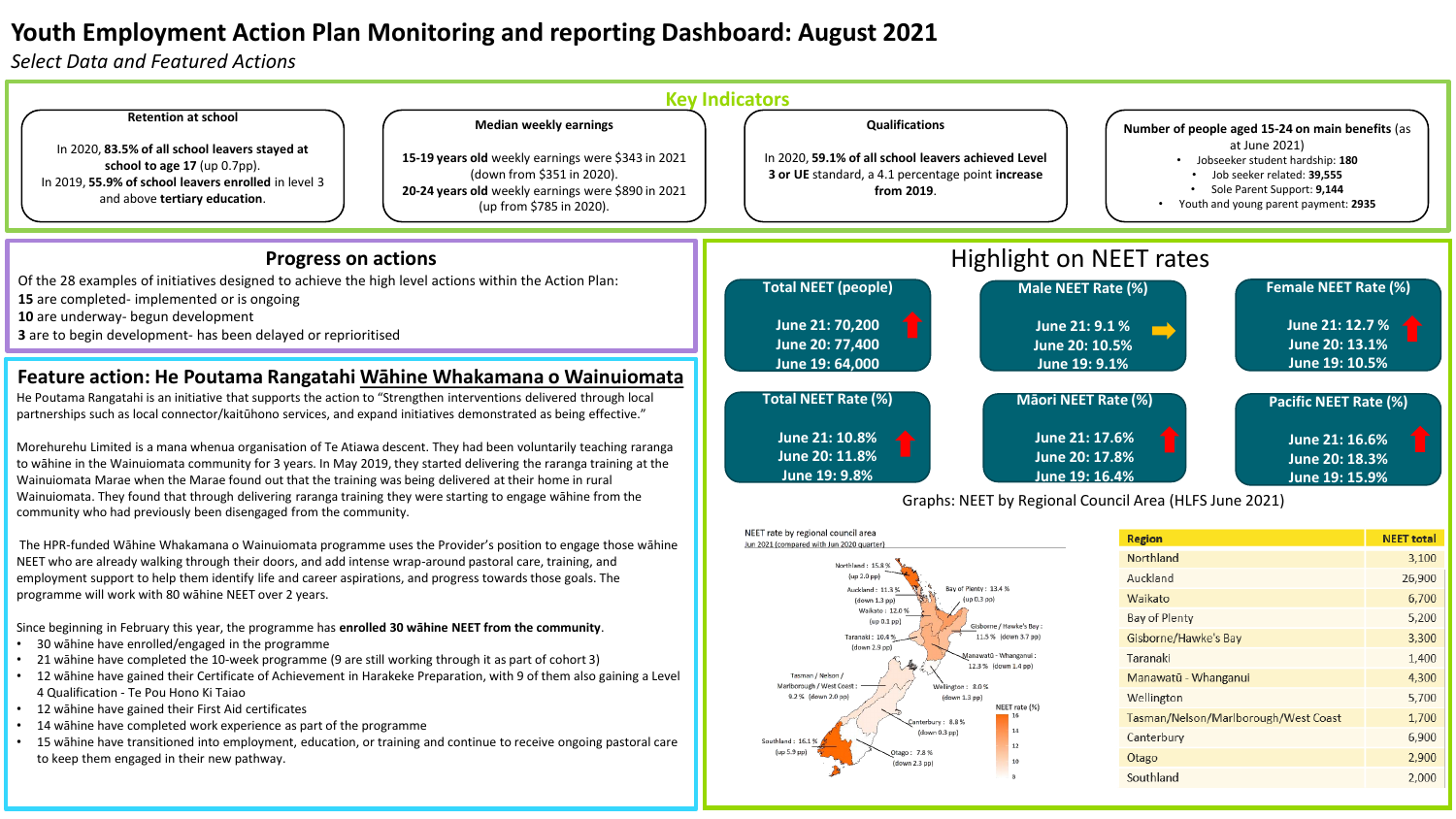| <b>Actions</b>                                                                                                                                                                                                      | <b>Examples of initiatives to</b><br>implement actions                                                                                                                                                                                                                                                                                                                                                                                                                                                                                                                                                                                                                                                                                                                                        | <b>Agency</b>                                                                                                                                        | <b>Status</b>                                                                                                                                                    | Progress over last six months                                                                                                                                                                                                                                                                                                                                                                                                                                                                                                                                                                                                                                                                                                                                                                                                                                                                                                                                                                                                                                                                                                                                                                                                           | Planned progress over next six<br>months                                                                                                                                                                                                                                                                                                                                                                                                                                                                                                                                                                                                                                                                                                                                                                         | <b>Evaluation</b>                                                                                                                                                                                                                                                                                                                                                                                                                                                                                                                                                                                                                                                                                                                                                                                                                                                                                                                                                                                                                                                                                                                                                                                                                                                                                                                                                                                                                                                                                                                                                                                        | <b>Measuring outcomes</b>                                                                                                                                                                                                                                                                                                                                                                                                                                                                                                                                                                                                                                       |
|---------------------------------------------------------------------------------------------------------------------------------------------------------------------------------------------------------------------|-----------------------------------------------------------------------------------------------------------------------------------------------------------------------------------------------------------------------------------------------------------------------------------------------------------------------------------------------------------------------------------------------------------------------------------------------------------------------------------------------------------------------------------------------------------------------------------------------------------------------------------------------------------------------------------------------------------------------------------------------------------------------------------------------|------------------------------------------------------------------------------------------------------------------------------------------------------|------------------------------------------------------------------------------------------------------------------------------------------------------------------|-----------------------------------------------------------------------------------------------------------------------------------------------------------------------------------------------------------------------------------------------------------------------------------------------------------------------------------------------------------------------------------------------------------------------------------------------------------------------------------------------------------------------------------------------------------------------------------------------------------------------------------------------------------------------------------------------------------------------------------------------------------------------------------------------------------------------------------------------------------------------------------------------------------------------------------------------------------------------------------------------------------------------------------------------------------------------------------------------------------------------------------------------------------------------------------------------------------------------------------------|------------------------------------------------------------------------------------------------------------------------------------------------------------------------------------------------------------------------------------------------------------------------------------------------------------------------------------------------------------------------------------------------------------------------------------------------------------------------------------------------------------------------------------------------------------------------------------------------------------------------------------------------------------------------------------------------------------------------------------------------------------------------------------------------------------------|----------------------------------------------------------------------------------------------------------------------------------------------------------------------------------------------------------------------------------------------------------------------------------------------------------------------------------------------------------------------------------------------------------------------------------------------------------------------------------------------------------------------------------------------------------------------------------------------------------------------------------------------------------------------------------------------------------------------------------------------------------------------------------------------------------------------------------------------------------------------------------------------------------------------------------------------------------------------------------------------------------------------------------------------------------------------------------------------------------------------------------------------------------------------------------------------------------------------------------------------------------------------------------------------------------------------------------------------------------------------------------------------------------------------------------------------------------------------------------------------------------------------------------------------------------------------------------------------------------|-----------------------------------------------------------------------------------------------------------------------------------------------------------------------------------------------------------------------------------------------------------------------------------------------------------------------------------------------------------------------------------------------------------------------------------------------------------------------------------------------------------------------------------------------------------------------------------------------------------------------------------------------------------------|
| 1. Improve early<br>identification<br>and<br>effectiveness of<br>interventions<br>targeting young<br>people at risk of<br>limited<br>education,<br>employment and<br>training                                       | 1A. Work to better understand<br>and target socio-economic<br>disadvantage in education eg.<br>introducing the Equity Index.<br>1B. Create a more effective<br>system of alternative education<br>provision.<br>1C. Implementation of the<br>Learning Support Action Plan<br>1D. Work with local partnerships<br>to work collectively for young<br>people at risk of limited<br>education and employment<br>outcomes.<br>1E. Review NCEA to make it more<br>accessible.                                                                                                                                                                                                                                                                                                                       | 1A. MoE<br>1B. MoE<br>1C. MoE<br>1D. MPP and<br><b>TPK</b><br>1E. MoE                                                                                | 1A.<br>Underway<br>1B. Underway<br>1C.<br>Completed<br>1D.<br>Underway<br>1E. Underway                                                                           | 1A. On track- Budget 2021 funding provides a<br>foundation for the introduction of the Equity Index<br>in school funding. This provided \$18.076m in<br>operational funding in Vote Education as a first step<br>in replacing the decile system with the Equity Index<br>from 2023.<br>1B. Work on the redesign of provision of education<br>in alternative settings (including Alternative<br>Education, Activity Centres, and Te Kura at-risk<br>gateways) was delayed due to COVID 19. It has<br>been resumed, and we are taking an incremental<br>approach to implementing the ideal state agreed by<br>Cabinet in 2019.<br>1C On track<br>1D. Year 1 began in March 2019 and was finalised<br>in May 2020 - The Year 1 Evaluation Report and<br>Factsheet are published on the Te Puni Kōkiri<br>website.<br>Year 2 contracts began in June 2020 (following a<br>slight delay because of COVID-19) and finished in<br>June 2021.<br>1E. More than 400 Subject Expert Group members<br>and 50 development and support staff are trained<br>and supported to use Universal Design for Learning<br>within their work, to reduce barriers and make<br>NCEA more accessible.                                                            | 1A. We are continuing to develop advice,<br>finalise key decisions and make the<br>necessary preparations in order to<br>implement the Index for the 2023 school<br>year.<br>1B. MoE will look at the process by which<br>ākonga are referred in and subsequently<br>move out of these settings, taking a co-<br>design approach.<br>1C. N/A<br>1D. Nine providers have been selected<br>(through a procurement process), to<br>work with a total of 240 rangatahi in Year<br>3. The Year 3 contracts began in June<br>2021 and are expected to finish in June<br>2022.<br>1E. Work is underway on development of<br>resources to support classroom teachers<br>and kaiako, and to collaborate with the<br>New Zealand Qualifications Authority on<br>an action plan for Special Assessment<br>Conditions.       | 1A. An evaluation is not currently available as the Index has not<br>been formally implemented to deliver school funding for schools.<br>The evaluation of the Index is planned to take place over a number<br>of years once it is implemented, using both quantitative and<br>qualitative methods.<br>1B. Plans for an evaluation will be developed. Timing will be<br>dependent on the progress of development of the re-design work.<br>1C.N/A<br>1D. The year 2 Evaluation Report is currently being<br>produced. Based on the information collected so far, we already<br>know that in Year 2 more than 270 rangatahi were engaged on<br>programmes. Another Evaluation will be carried out for the Year 3<br>Programme<br>1E. Evaluation is planned following implementation of the Review<br>(currently due to be complete in 2025). In the interim, monitoring<br>through the collection and consideration of qualitative and<br>quantitative information is undertaken to evaluate the<br>effectiveness of planned interventions.                                                                                                                                                                                                                                                                                                                                                                                                                                                                                                                                                               | 1A. This will explore the key<br>evaluative question of: is the<br>Equity Index achieving better<br>outcomes for students through<br>a more equitable distribution of<br>funding to schools?<br>1B. TBC<br>1C. N/A<br>1D. Of the 270 rangatahi<br>engaged in the programme,<br>approximately 40% were female<br>and 60% male. More than 170<br>took part in training modules,<br>more than 130 employment<br>outcomes were reported, of<br>which more than 90 were full-<br>time. More than 75 re-<br>engagements in education were<br>reported<br>(*data and numbers will be<br>finalised in the Year 2 evaluation<br>report when it is published).<br>1E. TBC |
| 2. Expand early<br>work experience<br>opportunities<br>and access to<br>high quality<br>vocational<br>education and<br>training<br>pathways,<br>including<br>thorough<br>improvements<br>to NCEA and<br><b>RoVE</b> | 2A. Strengthen foundation<br>tertiary education to ensure a<br>delivery model that provides<br>tailored individual learning<br>alongside work experience and<br>work based learning.<br>2B. Review NCEA to provide<br>opportunities for employers and<br>secondary schools to develop<br>locally designed curricula and<br>support a smoother transition<br>between Secondary and Tertiary<br>qualifications.<br>2C. Support better engagement<br>with whanau and families<br>through the development of the<br>Career Systems Strategy.<br>2D. Explore the expansion of<br>Secondary-Tertiary partnerships<br>and the Gateway programme.<br>2E. Leverage urban and regional<br>'Hubs' to enable better<br>engagements for students with a<br>wide range of work experience<br>opportunities. | 2A. TEC and<br>MoE<br><b>2B. MoE</b><br><b>2C. TEC</b><br>2D MoE and<br><b>TEC</b><br>2E. MSD as<br>at 1 July<br>2021<br>(previously<br>led by MBIE) | 2A. Underway<br>2B.<br>Underway-<br>for the<br>secondary-<br>tertiary<br>component<br>2C.Complete<br><b>d</b><br>2D.Complete<br>$\mathsf{r}$<br>2E.<br>Completed | 2A. Underway<br>2B. Review is on track.<br>2C. Skill Net first stage roll out underway, The Job<br>Hunters Workbook has been developed and<br>translated into 10 languages. TEC have sent out<br>43,000 workbooks to community organisations.<br>The Vocational Education and Training four year<br>campaign to raise the profile of VET also began in<br>November 2020. Overall, the campaign is having a<br>positive outcome across all audiences, in particular<br>amongst Māori and Pacific peoples. Perceptions are<br>shifting and this transfers through to behaviour<br>with indications of a follow-through to<br>participation.<br>2D. Budget 2020 secured funding for 1,000<br>additional Trades Academy places a year from<br>2021, to enable more senior secondary students to<br>undertake initial vocational education and training.<br>The Gateway programme added 2,000 additional<br>places from 2020.<br>2E. Since commencing operations, the Auckland<br>Jobs and Skills Hubs have now facilitated 27 of<br>placed job seekers into construction<br>apprenticeships. In May 2021 the Manukau Hub<br>and MIT Tech Park co-hosted Te Ara Pathways<br>construction careers exploration session for senior<br>students. | 2A. Further advice on tertiary education<br>delivery model redesign options due with<br>the Minister by the end of 2021.<br>2B. Delivery of high level design for future<br>of Vocational Pathways to the Minister of<br>Education in September 2021.<br>2C. Free Career Guidance sessions for<br>people who have lost employment or<br>want career advice has been extended<br>until 2022 due to the success of the<br>provision, and is run in conjunction with<br>MSD.<br>2D. Places in the Trades Academy have<br>been fully allocated for 2021. 14,800<br>places in the Gateway programme have<br>been funded in 2021.<br>2E. Post July 1 a small team will provide<br>interim transition support for a period to<br>successfully integrate Jobs and Hub<br>operations and offerings into MSD<br>structure. | 2A. No evaluation planned, beyond BAU monitoring.<br>2B. Evaluation is planned following implementation of the Review<br>(currently due to be complete in 2025). In the interim, monitoring<br>through the collection and consideration of qualitative and<br>quantitative information is undertaken to evaluate the<br>effectiveness of planned interventions.<br>2C. Given the stage of the Careers Strategy review, it is not at a<br>point to consider an evaluation as it's at the beginning of the<br>process. There was an independent evaluation for the Direct Career<br>Service. The evaluation of the VET marketing campaign is ongoing<br>and campaign engagement is monitored and there is monthly<br>media reporting that tracks the performance of the campaign<br>media, allowing us to measure and optimise media performance.<br>There is no evaluation for the Job Hunters workbook; however, TEC<br>is tracking the number of workbooks downloaded as well as hard<br>copies requested.<br>2D. Trades Academy Lead Providers report to MoE three times a<br>year. Each report includes quantitative data, detailing enrolment<br>numbers and status, while the June and December reports also<br>include qualitative reporting covering student progress, pastoral<br>care support and programme deliverables. There will not be an<br>evaluation of the Gateway Programme.<br>2E. Evaluations of the Auckland Jobs and Skills Hubs have not been<br>conducted under MBIE. MBIE will conduct an evaluation on the<br>Dunedin and Manawatu Hub once their projects are well underway. | 2A. N/A<br>2B. N/A<br>2C. The VET marketing<br>campaign primarily measures<br>success from quantitative<br>research that is undertaken<br>each year to evaluate the<br>perceptions of the campaign<br>target audiences and awareness<br>of the campaign.<br>2D. These measures are for<br>internal monitoring purposes<br>only.<br>2E. N/A at this point.                                                                                                                                                                                                                                                                                                       |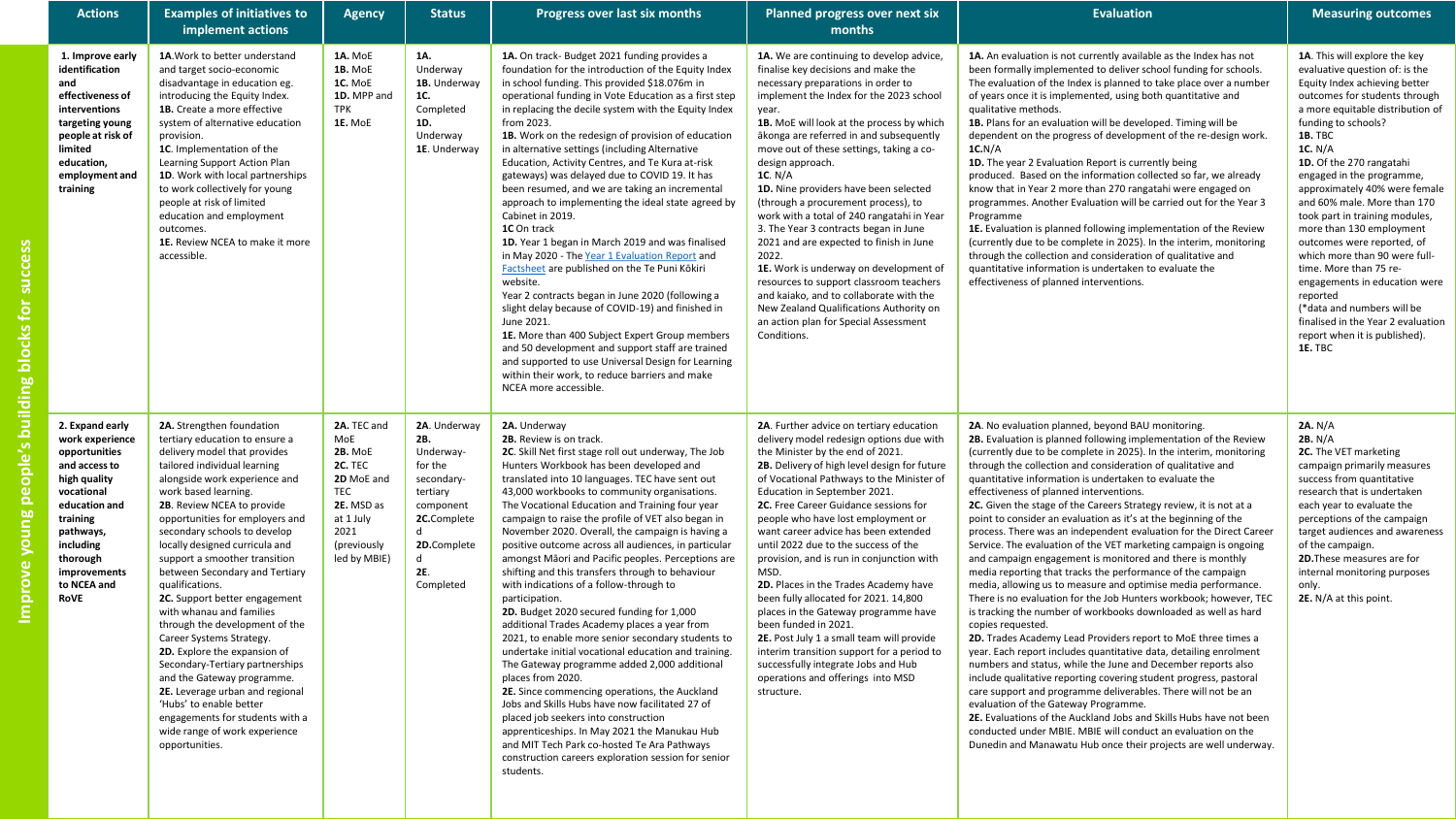| <b>Actions</b>                                                                                                                                                                                                    | <b>Examples of initiatives to</b><br>implement actions                                                                                                                                                                                                                                                                                                                                                                                    | <b>Agency</b>                                                                                                                                                                                               | <b>Status</b>                                                               | Progress over last six months                                                                                                                                                                                                                                                                                                                                                                                                                                                                                                                                                                                                                                                                                                                                                                                                                                                  | Planned progress over next six months                                                                                                                                                                                                                                                                                                                                                                                                                                                                                                                                                                                                                                                                                                                                                                                                                                                                                                                                              | <b>Evaluation</b>                                                                                                                                                                                                                                                                           | <b>Measuring outcomes</b>                                                                                                                                                    |
|-------------------------------------------------------------------------------------------------------------------------------------------------------------------------------------------------------------------|-------------------------------------------------------------------------------------------------------------------------------------------------------------------------------------------------------------------------------------------------------------------------------------------------------------------------------------------------------------------------------------------------------------------------------------------|-------------------------------------------------------------------------------------------------------------------------------------------------------------------------------------------------------------|-----------------------------------------------------------------------------|--------------------------------------------------------------------------------------------------------------------------------------------------------------------------------------------------------------------------------------------------------------------------------------------------------------------------------------------------------------------------------------------------------------------------------------------------------------------------------------------------------------------------------------------------------------------------------------------------------------------------------------------------------------------------------------------------------------------------------------------------------------------------------------------------------------------------------------------------------------------------------|------------------------------------------------------------------------------------------------------------------------------------------------------------------------------------------------------------------------------------------------------------------------------------------------------------------------------------------------------------------------------------------------------------------------------------------------------------------------------------------------------------------------------------------------------------------------------------------------------------------------------------------------------------------------------------------------------------------------------------------------------------------------------------------------------------------------------------------------------------------------------------------------------------------------------------------------------------------------------------|---------------------------------------------------------------------------------------------------------------------------------------------------------------------------------------------------------------------------------------------------------------------------------------------|------------------------------------------------------------------------------------------------------------------------------------------------------------------------------|
| 3. Improve brokering of<br>employment opportunities<br>and careers assistance,<br>including the development of<br>the Career Systems Strategy                                                                     | 3A. Define role and scope of job brokers<br>and expand number of brokers<br>3B. Improve the effectiveness of the<br>Careers system through the Careers<br>System Strategy and Careers Action Plan<br>3C. Build better local linkages to<br>employer recruitment teams through<br>Hubs<br>3D. Leverage local type job broker type<br>activities carried out by Iwi Trusts,<br>pastoral care providers and other<br>relevant organisations. | 3A. MSD as at<br>1 July 2021<br>(previously led<br>by MBIE)<br><b>3B. TEC</b><br>3C. MSD as at<br>1 July 2021<br>(previously led<br>by MBIE)<br>3D. MSD as at<br>1 July 2021<br>(previously led<br>by MBIE) | 3A.<br>Completed<br>3B.<br>Underway<br>3C.<br>Completed<br>3D.<br>Completed | 3A. Role and scope has been defined. As at Dec 2020,<br>there were 19 FTEs working at Jobs and Skills Hubs around<br>New Zealand.<br>3B. TEC has commenced scoping work to develop a<br>national careers system strategy. The strategy will include<br>all people of Aotearoa New Zealand from 7-70+. TEC will<br>be taking a collaborative approach to engage the wide<br>range of stakeholders in the careers system throughout<br>the process.<br>3C. In the past quarter, Hubs have formed new working<br>partnerships with Work and Incomes' newly appointed<br>team of 8 Auckland Employment Liaison Advisors (ELAs).<br>3D. Since February Hubs have reached out to all<br>construction focussed Private Training Establishments<br>(PTEs) in their respective areas to promote hub services<br>and vacancies to PTE placement coordinators<br>and graduating trainees. | 3A. N/A<br>3B. The development of the strategy will be undertaken in<br>parallel with current careers initiatives (e.g. Inspiring the<br>Future; online careers planning; In-school support for careers<br>education in schools). These initiatives are seen as critical to<br>providing the foundation for a robust careers system in<br>Aotearoa New Zealand.<br>3C. Working together with ELAs under governments<br>'Connected' banner, Hubs now have regular opportunity to<br>promote vacancies and services at Auckland Connected sites,<br>improving access and visibility of Hub<br>construction opportunities for clients of Work and Income,<br>and providing useful exposure to Hub staff on the range of<br>government services and initiatives by agencies encompassed<br>under the Connected banner.<br>3D. Regular meetings with PTEs and joint seminars for<br>graduating students have led to a number of successful<br>collaborative placements to date in 2021. | 3A. N/A<br><b>3B.</b> N/A<br><b>3C.</b> Evaluations of the<br>Auckland Jobs and Skills<br>Hubs have not been<br>conducted under MBIE.<br>MBIE will conduct an<br>evaluation on the<br>Dunedin and Manawatu<br>Hub once their projects<br>are well underway.<br>3D. See above about<br>Hubs. | 3A. N/A.<br>3B. N/A.<br>3C. N/A at this point.<br><b>3D.</b> See above about Hubs.                                                                                           |
| 4. Improve the quality and<br>effectiveness of pastoral<br>care/mentoring programmes,<br>including approaches that<br>build on cultural and<br>community strengths                                                | 4A. Develop best practice guidance for<br>effective pastoral care/mentoring<br>programmes to support initiatives across<br>government; through a stocktake and<br>evaluation of existing programmes<br>4B. Develop best practice guidance on<br>the role of pastoral care of Pacific young<br>people and their families.                                                                                                                  | 4A. MBIE<br>4B. MPP                                                                                                                                                                                         | 4A. To be<br>developed<br>4B.<br>Completed                                  | 4A. This action is currently being reviewed as to how this<br>action is best implemented and what we want to achieve<br>from it in a post COVID-19 environment.<br>4B. Best practice pastoral care is a core component of the<br>Tupu Aotearoa and Toloa (STEM) programmes.                                                                                                                                                                                                                                                                                                                                                                                                                                                                                                                                                                                                    | 4A. MBIE intends to review the scope of this proposed<br>initiative and will provide an update in the next report back.<br>4B. Once the guidance has been developed post-evaluation,<br>MPP will work to disseminate the best-practice guidance<br>across programmes delivering to Pacific young people.                                                                                                                                                                                                                                                                                                                                                                                                                                                                                                                                                                                                                                                                           | 4A. N/A<br>4B. National and<br>regional-level<br>evaluations of the Tupu<br>Aotearoa programme<br>are expected to be<br>completed in the next<br>six months.                                                                                                                                | 4A. N/A.<br><b>4B. TBC.</b>                                                                                                                                                  |
| 5. Increase opportunities for<br>young people to gain the vital<br>skills they need to transition<br>out of compulsory schooling<br>into further education,<br>training or employment                             | 5A. Implement the School Leavers Toolkit<br>5B. Review the youth health and safety<br>regulations to ensure healthy and safety<br>responsibilities support early, effective<br>transitions to training and employment.                                                                                                                                                                                                                    | 5A. MoE<br>5B. MBIE                                                                                                                                                                                         | 5A.<br>Completed<br>5B. To be<br>developed                                  | 5A. The School Leavers' Toolkit is a collection of products<br>on two web channels aimed at teachers and students.<br>5B. Initial advice on changing the age at which young<br>people can enter hazardous work was provided to<br>Ministers to support their consideration of removing New<br>Zealand's UNCROC/ILO reservations. Any consideration of<br>transitions would take place in the context of this work.<br>However, Ministers have now deferred any decisions<br>about progressing work on the relevant reservations.                                                                                                                                                                                                                                                                                                                                               | 5A. The School Leavers' Toolkit provides a one-stop-shop of<br>high quality resources. The websites are well-trafficked and<br>are being strengthened on an ongoing basis.<br>5B. Future work will be dependent on when/if decisions are<br>made on progressing work related to the relevant<br>UNCROC/ILO reservations.                                                                                                                                                                                                                                                                                                                                                                                                                                                                                                                                                                                                                                                           | 5A. The toolkit is<br>regularly monitored and<br>reviewed as per the<br>MoE's processes for<br>functionality and<br>content guardianship.<br><b>5B. TBC.</b>                                                                                                                                | 5A. These measures are for<br>internal monitoring<br>purposes only, and are<br>used to inform<br>maintenance and<br>commissioning of new and<br>revised content.<br>5B. N/A. |
| 6. Provide a support service<br>for young people<br>transitioning from care and<br>youth justice to<br>independence (ages 15 to 25)                                                                               | 6A. From age 16, rangatahi will have a<br>transition worker after they leave care or<br>a youth justice residential placement, up<br>to the age of 21. Rangatahi can be<br>supported to remain living (or return to<br>live) with a caregiver until they turn 21.<br>From age 15, rangatahi can request<br>advice and assistance if they have left<br>care or youth justice residential care,<br>until 25.                                | <b>6A. OT</b>                                                                                                                                                                                               | 6A.<br>Completed<br>- service is<br>ongoing                                 | 6A. The Transition Support Service has partnered with 63<br>community and iwi providers, with 123 FTW Transition<br>workers providing support to youth nationwide. 1275<br>young people are actively working with a support<br>worker. 107 supported accommodation placements for<br>young people leaving care have been established up to 30<br>June 2021. A dedicated Advice and Assistance phone line<br>has been established to support young people aged up to<br>25, which has received over 4000 calls since it was set up<br>in July 2019.                                                                                                                                                                                                                                                                                                                             | 6A. This programme is ongoing.                                                                                                                                                                                                                                                                                                                                                                                                                                                                                                                                                                                                                                                                                                                                                                                                                                                                                                                                                     | 6A. Yes, an evaluation is<br>to be completed in<br>2023.                                                                                                                                                                                                                                    | 6A. N/A.                                                                                                                                                                     |
| 7. Strengthen interventions<br>delivered through local<br>partnerships such as local<br>connector/kaitūhono<br>services, and expand<br>initiatives demonstrated as<br>being effective eg. He<br>Poutama Rangatahi | 7A. Stocktake existing interventions and<br>partnerships at a regional and local level;<br>establish common evaluation frame;<br>develop best practice guidance.<br>7B. Identify promising interventions for<br>rapid evaluation, refinement and scaling<br>up (drawing on the initial work on action<br>above).                                                                                                                          | 7A.MBIE,<br>MSD, MoH,<br>MoE, TPK,<br>MPP<br>7B. MBIE and<br>MSD                                                                                                                                            | 7A. To be<br>developed<br>7B.<br>Completed                                  | 7A. This action is currently being reviewed as to how this<br>action is best implemented and what we want to achieve<br>from it in a post COVID-19 environment.<br>7B. This work has been completed through the<br>development of the initiative in the COVID-19 Response<br>and Recovery Fund.                                                                                                                                                                                                                                                                                                                                                                                                                                                                                                                                                                                | 7A. MBIE intends to review the scope of this proposed<br>initiative and will provide an update in the next report back.<br>7B. This work could be furthered through the upcoming Active<br>Labour Market Policies Review.                                                                                                                                                                                                                                                                                                                                                                                                                                                                                                                                                                                                                                                                                                                                                          | <b>7A.</b> N/A.<br>7B. N/A.                                                                                                                                                                                                                                                                 | 7A. N/A.<br><b>7B.</b> N/A.                                                                                                                                                  |

Support young people to make informed choices and transitions through complexity **Support young people to make informed choices and transitions through complexity**